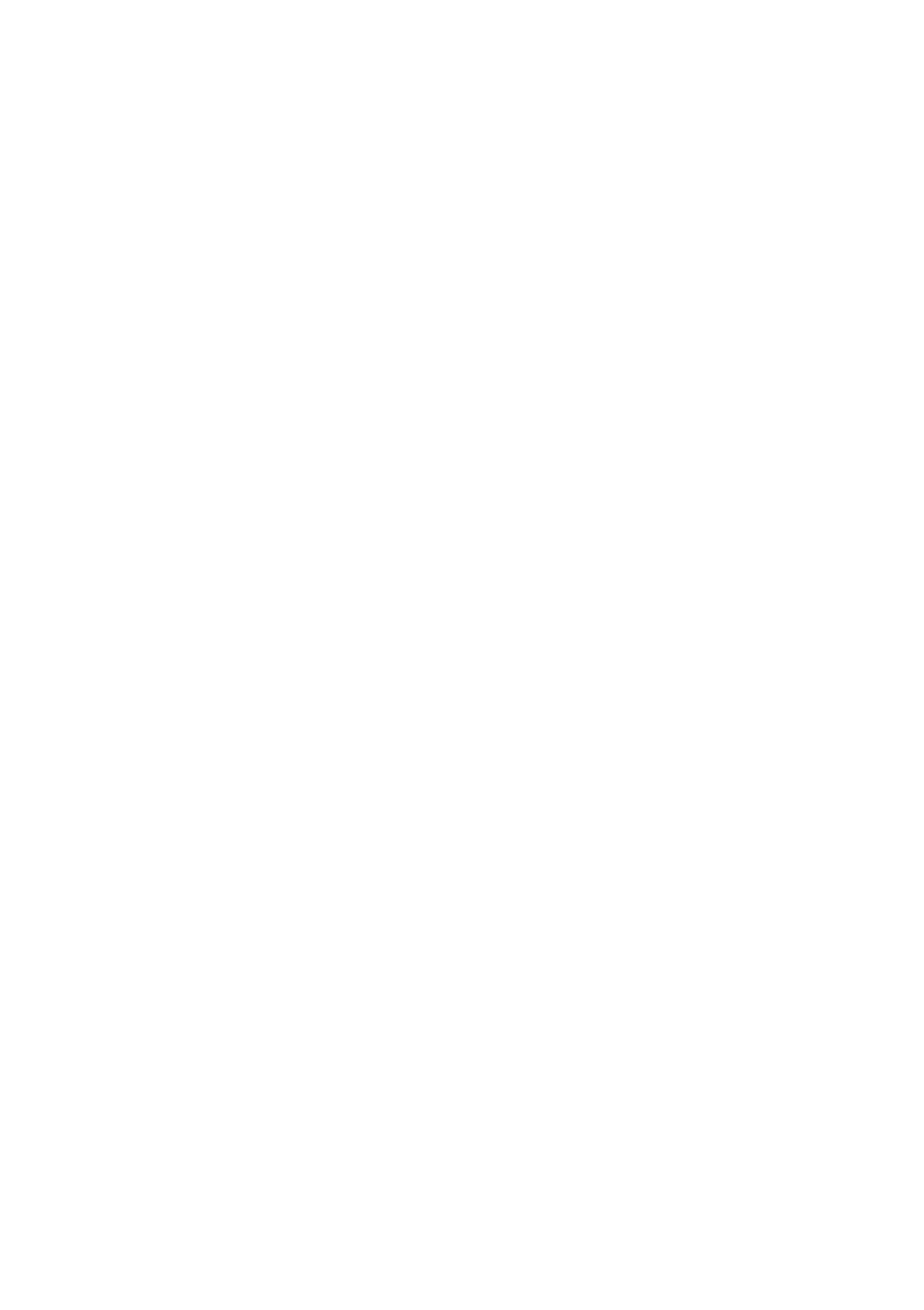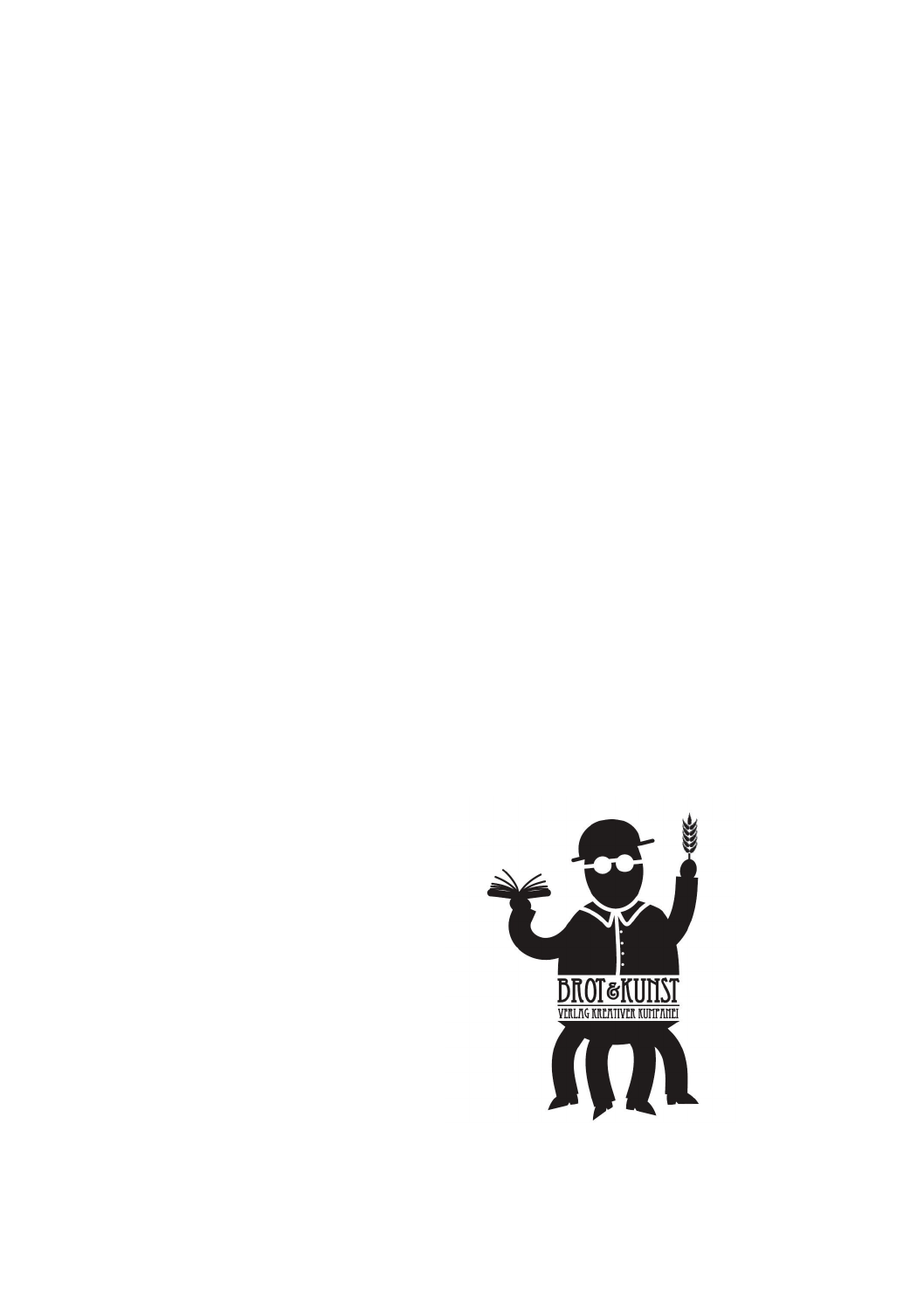Erste Auflage Brot & Kunst Verlag 2011 Einband: Florian Arleth Satz: Maximilian Kramer Druck: Eigenverlag Printed in Germany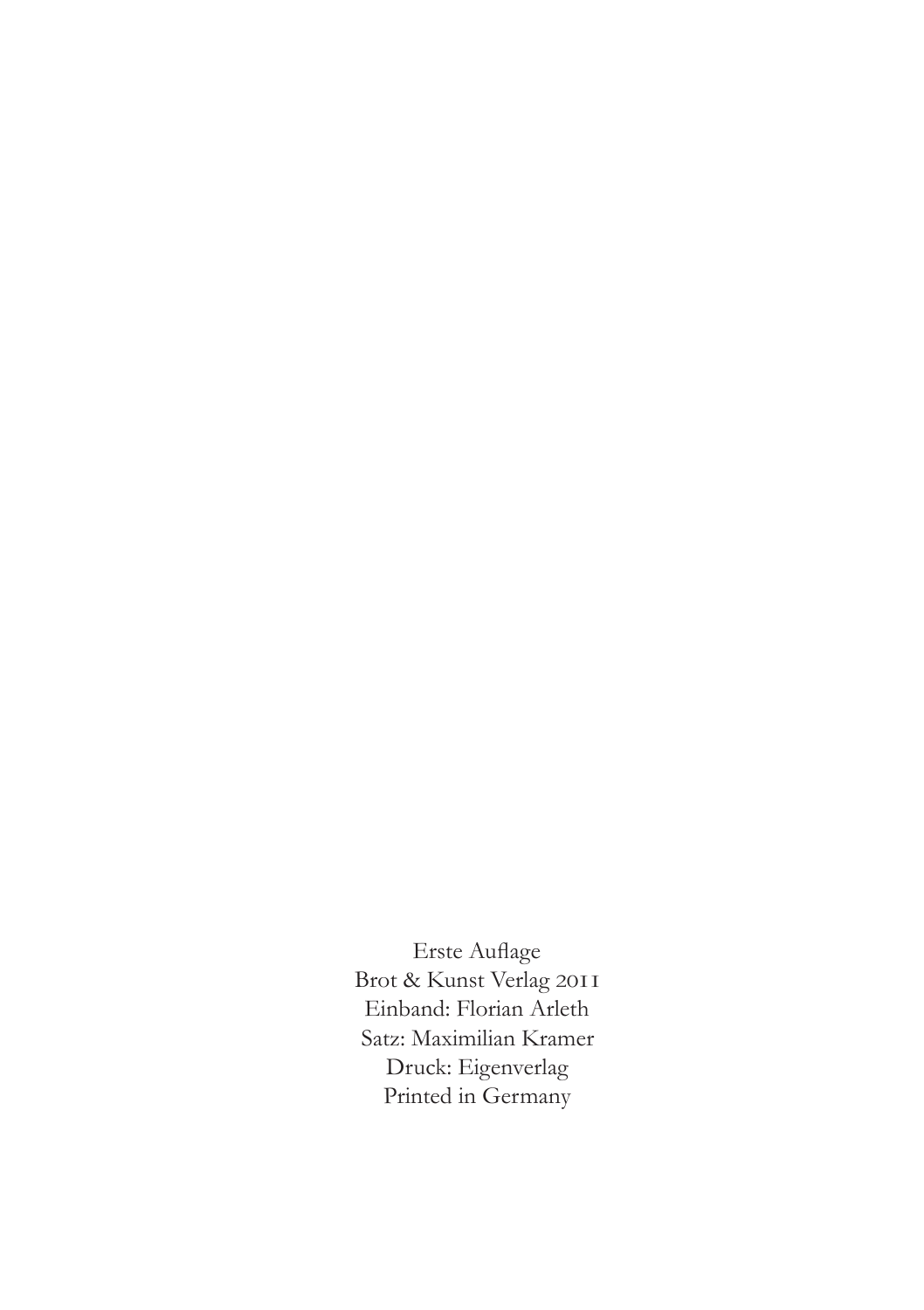### NICOLAS BACHOFNER

# ROPE-A-DOPE

*a play in 3 scenes*

Brot & Kunst Verlag Heidelberg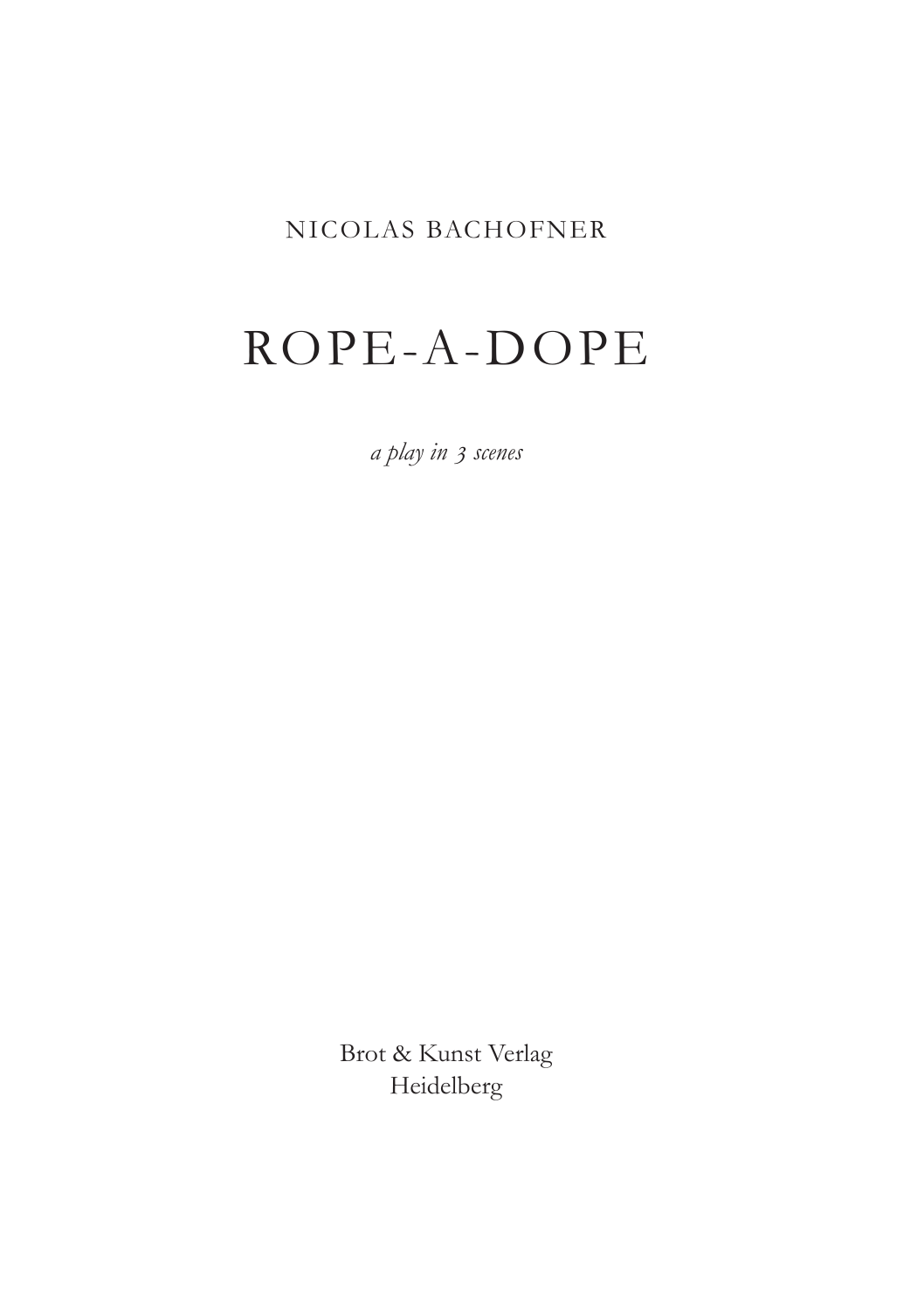## **CHARACTERS**

Josh, former boxing coach

SARAH, young boxer and clubber

TYRONE, dealer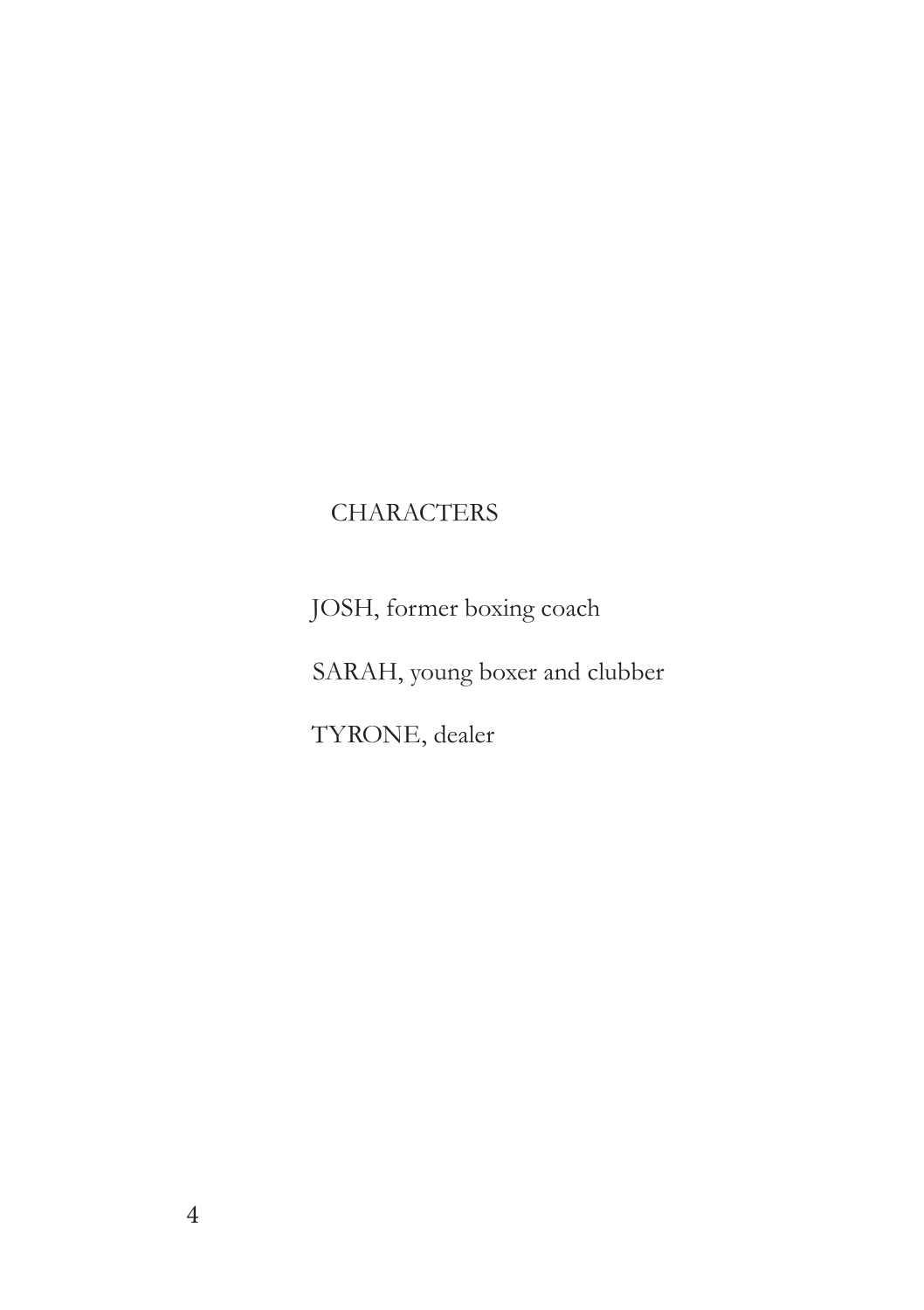#### SCENE 1

*Stage dark. Boxing noises: boxing gloves clashing in various combinations. Then spot on, a corner of a boxing ring, stage right. Coach in vest and tracksuit, aged 35, crouching opposite a 17-year old girl in full boxing-gear on a stool. She is sweating, breathing heavily.*

*Sarah. Josh.*

- SARAH, *furiously.* That damn girl's gone bloody mental, innit? Gave me three or four heavy blows below the belt there. What was she up to, for fu..
- JOSH, *shouting, cutting her off.* Oi, calm down now, Sarah. Look at me already, ey. Look at me! D'you get me?!
- SARAH, *to the other ring corner, stage left.* You better not do that again, you spineless bit..!
- JOSH, *cutting her off again, standing right in front of her so she cannot see the other ring corner.* Will you bloody shut up and listen. She's not worth it.
- SARAH, *angrily.* Next time 'round I'll put her in her place, trust me. I'll tear her to pieces!
- JOSH. Gosh, get a hold of yourself right now. She had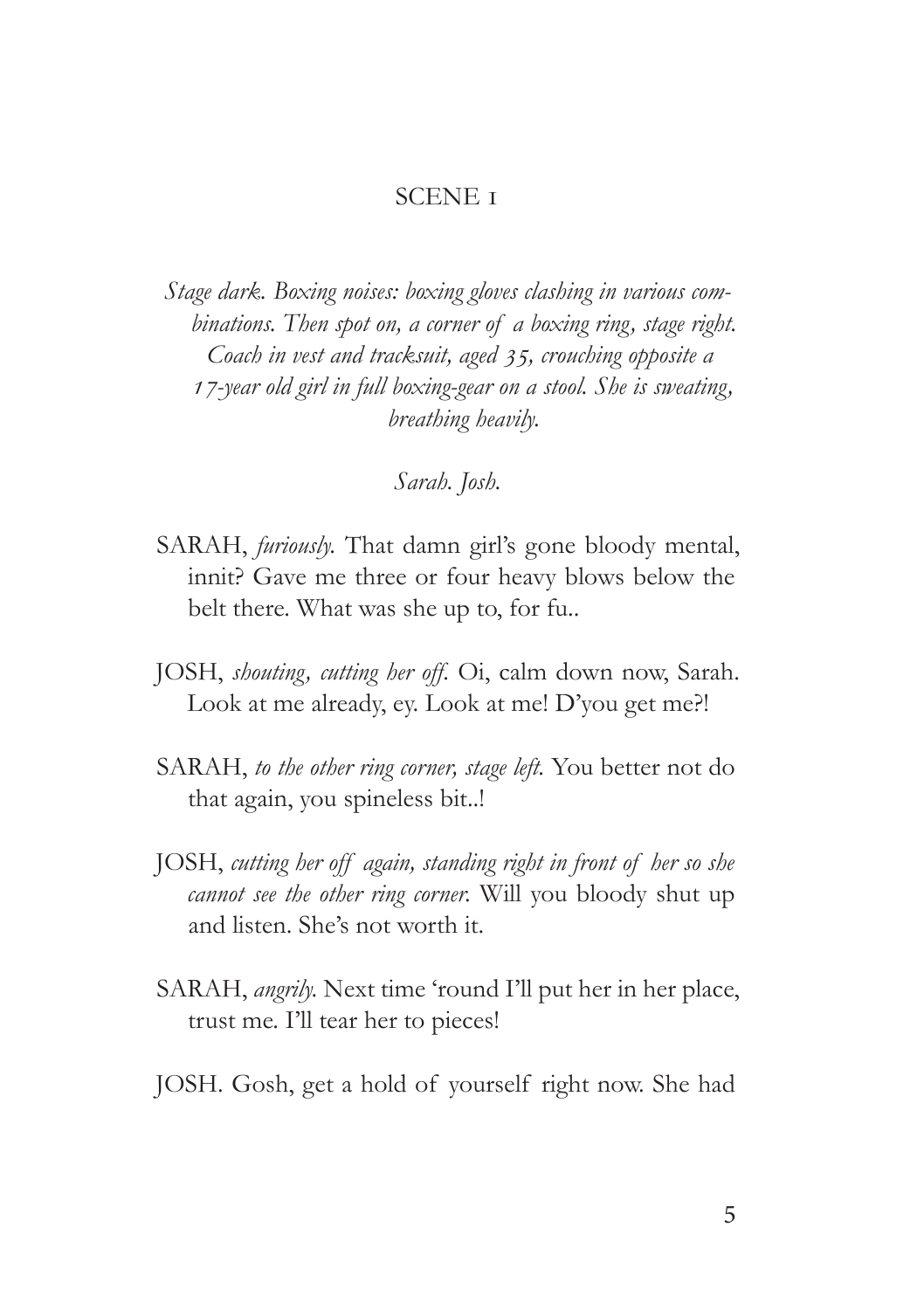some dirty punches, I'll give you that. But you gotta keep your defence up. I told you not to drop your left arm, didn't I?

- Sarah, *still agitated.* What's that got to do with my defence? She can't box properly, pulling off those dodgy punches all the time. It's not my fault. I dealt out blows left and right, didn't I? Gave her a couple of nice ones. I can see the black eye coming already.
- JOSH. Yeah, you pulled off your right quite well, but don't overdo there, you're supposed to not always come with the cross right away, wait for a counterpunch, then go for a nice combo, are you with me?
- SARAH, *slowly calming down*. True. Though I keep forgetting about it, dunno why. I could do loads better than that. Somehow I never manage to take her straight down. *(Taking off her head protection).* I don't get to that final uppercut. I should be flooring her in the first two rounds, ain't I? You're meant to help me improve, seen? *(Josh scrutinising her face).* What are you looking at me for like that? Are YOU with me? Josh? What's wrong with you? You look all caught up in something.
- JOSH, *all confused and irritated.* What? I was kinda gone, I suppose. It's just that you...
- SARAH. What about me? What d'you mean? What's going on?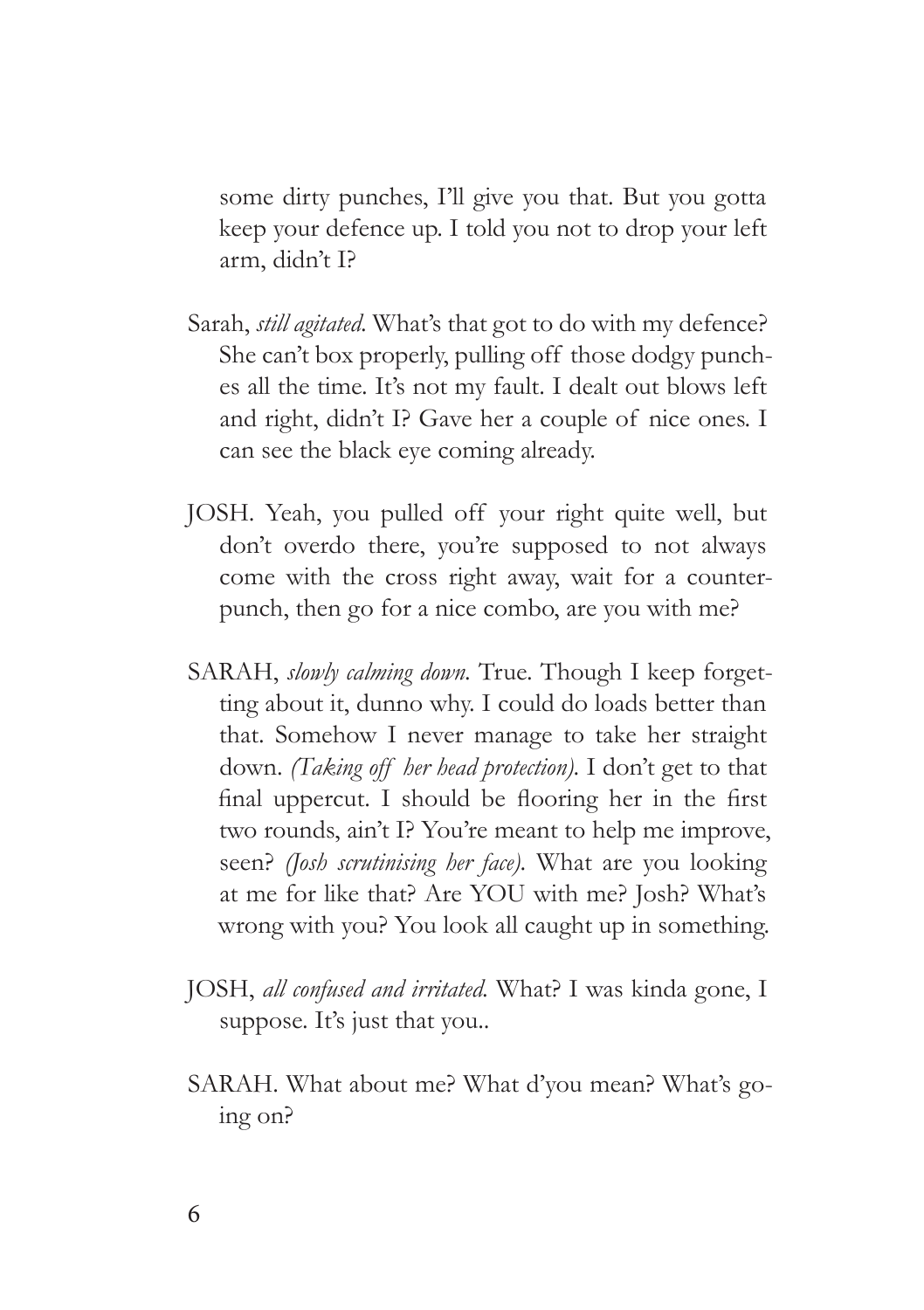- JOSH. I dunno, for a second I thought ... you're reminding me of someone, I knew.
- SARAH. You're talking rubbish. Stop looking at me like that. That's all creepy. Are you going mental as well, huh?
- JOSH. Is it possible that you ... ? *(Turning away from her).* Forget about it, this practice session is over. Go n' get a shower! *(Josh still turning away, stares into nothingness).*
- SARAH. 'Over'? What d'you mean over? I got another twenny minutes left! Josh, talk to me!
- JOSH, *turning back to her.* Gosh, just leave it OK?
- SARAH. You're not talking sense, Josh?!
- JOSH, *shouting at her.* I'm telling you, we're finished here. Seriously, sod off! Go, Go!

*Spot off. Stage Dark.*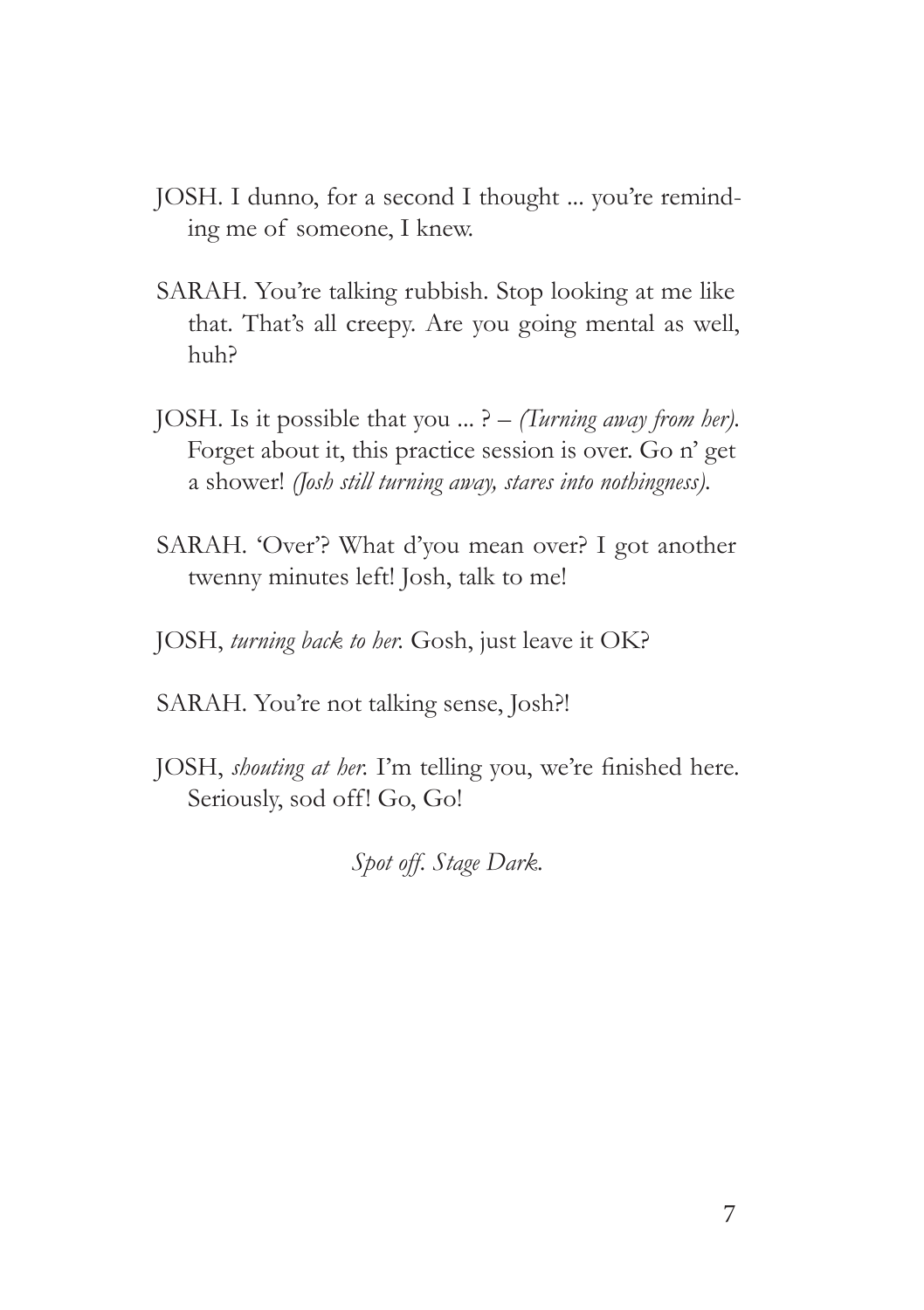#### SCENE 2

*A booth in a Nightclub. Tyrone, aged 27, sits with his legs apart on a L-shaped, cheap leather sofa. Next to him is Josh, obviously confused and slightly intoxicated. Both in clubbing shirts with smart trousers and shoes. Some small packages of pills in front of them on a table.*

### *Tyrone. Josh.*

- TYRONE, *overly excited.* Blud, what's going on? You alright. You look completely blown away. Though that was only a small one. Gotta love that stuff, whipes you off your feet like proper straight!
- JOSH, *still muzzy.* Bloody 'ell, Tyrone, I'm all smashed. That stuff is bloody killing me. Was like a real day dream and all that. Thought I was somewhere else. What happened?
- TYRONE, *complacently.* You've been looking at the wall like a lunatic, your eyes wide open, not moving a muscle. Defence all down, trust me.
- JOSH, *puzzled.* Was I? I felt like I was at ringside coaching, giving instructions... Like back in the days, you know. It was all so real, seriously!
- TYRONE, *slightly mocking.* That shit's just gets off your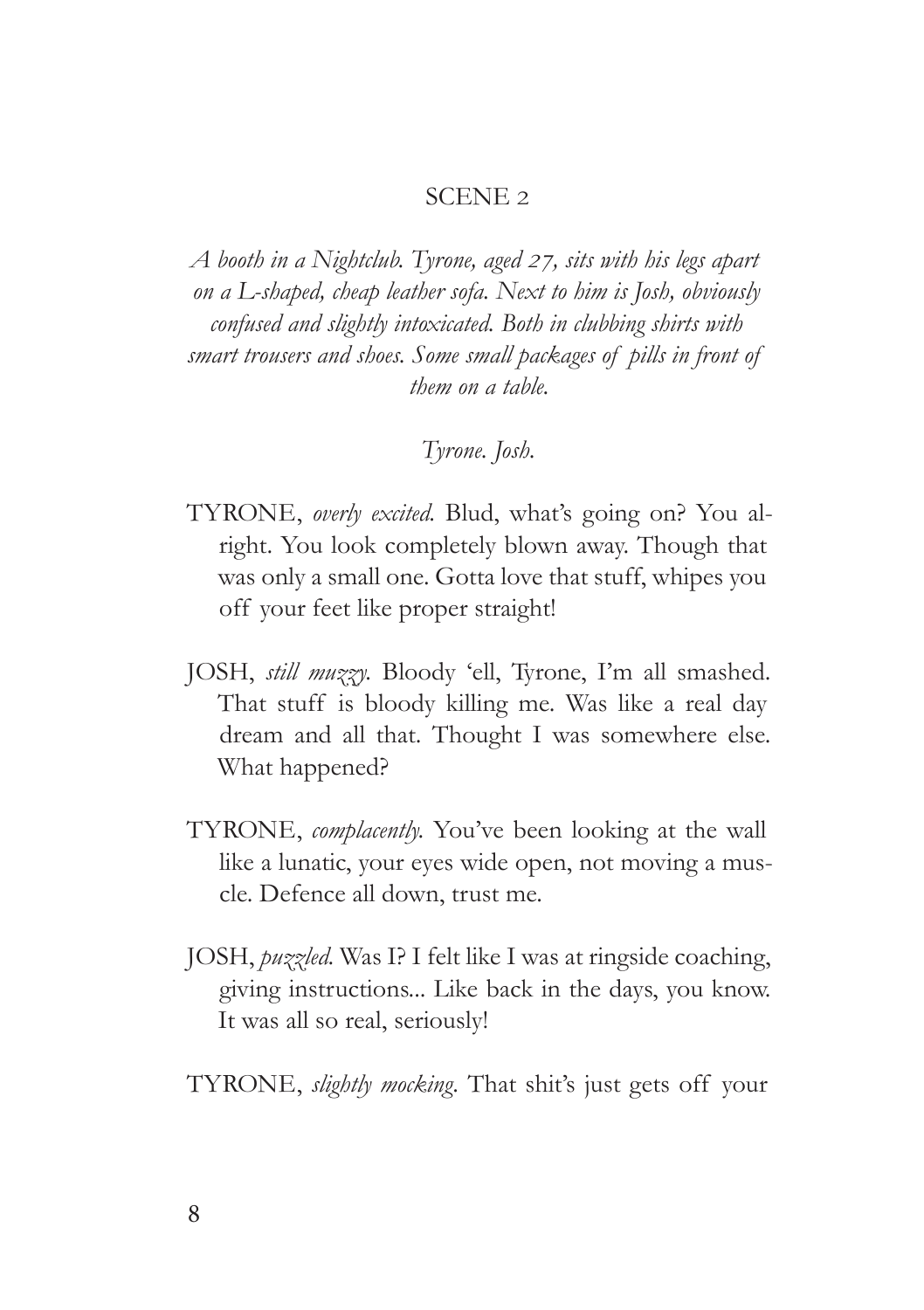face, blud. Look at you: You're still on the robes. Good gosh, you were just gone. Well I don't blame you, it's kinda roofies, just that it gives you a nice trip as well, like you've been daydreaming. Though it's hard to proof in a blood test.

- JOSH, *impressed.* What the heck? Where d'you get that from? How much is a package for me, bruv?
- TYRONE, *patronising.* Some take a hundred fifty quid a package, gonna make it one forty for ya, coz I know we've been close since day, blud. Brand new gear, I'm telling ya. Ships from Thailand, actually; everybody's getting properly wasted on that shit. It's been mashing up the place all over since.
- JOSH, *slightly sceptical.* Wow, nice one, mate. Though you told me you had something to party on me for me?! Why would I take a whole one on a proper night out?
- TYRONE, *amused.* Uh, to be honest, I wouldn't recommend doing that if I was you; unless you wanna wake up at your gaff in a fag's dress, d' you know what I mean? *(Laughing).* Wanna do another small one to get convinced?
- JOSH, *shaking and scratching his head.* Nah, man. I'll rather get shit-faced on some more vodkas then. But thanks, mate.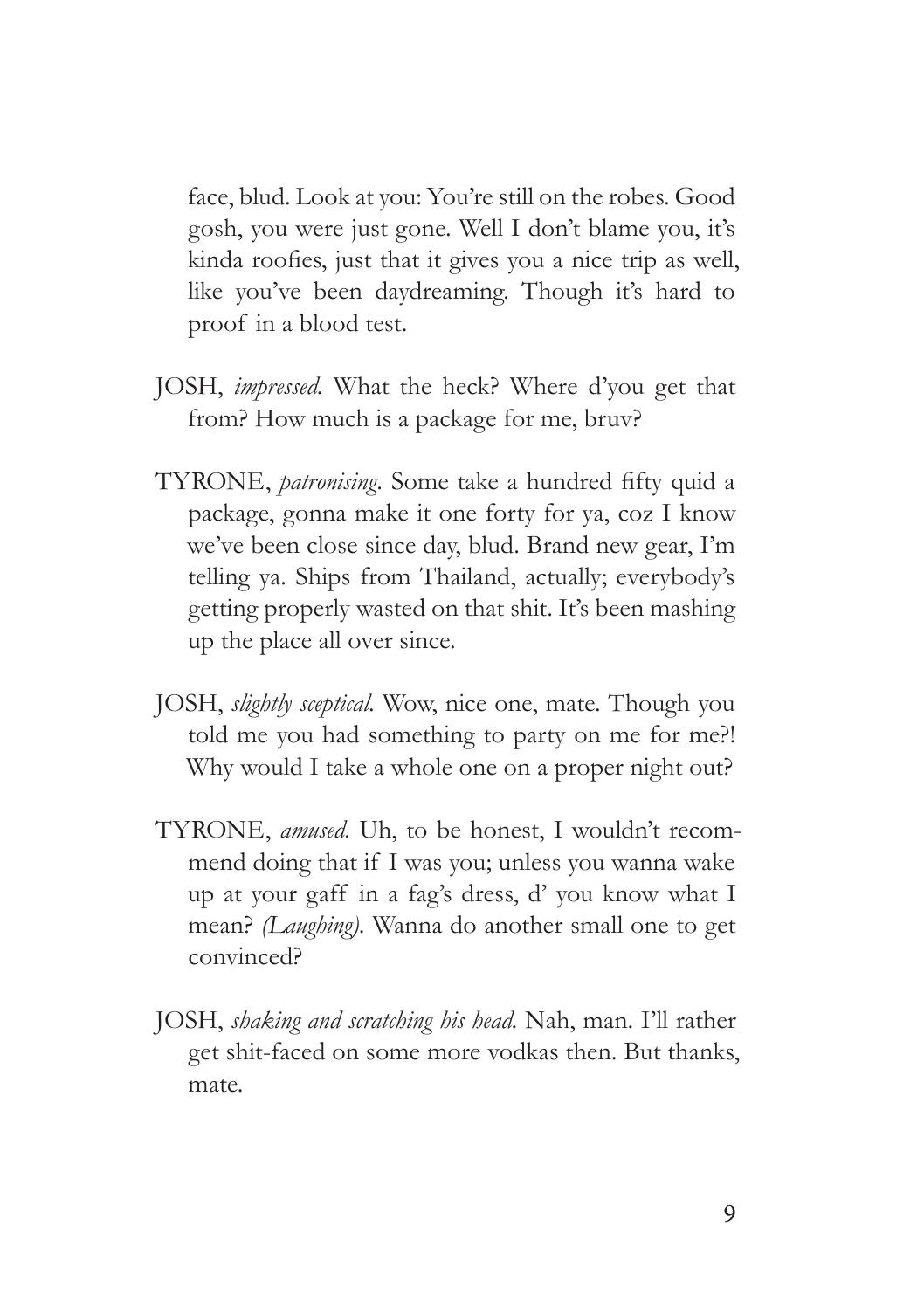- TYRONE, *puts package back into his pocket.* Alright then. So I'll hit the dance floor to get me a decent lady for tonight. Seen a couple of fit ones already, if they just didn't know they are, they'd be easier to pull. *(Smiling, he gives Josh a small package of pills).* I'll leave you with those ones, but be careful about the filths.
- JOSH. Yeah, I know. Don't worry.
- TYRONE. Just let me know, when you made up your mind.
- JOSH. OK, cheers. Take care.
- TYRONE. Catch ya later, blud.
- *Tyrone gets up and leaves stage to stage left while spot light darkens. Josh remains seated until stage is completely dark.*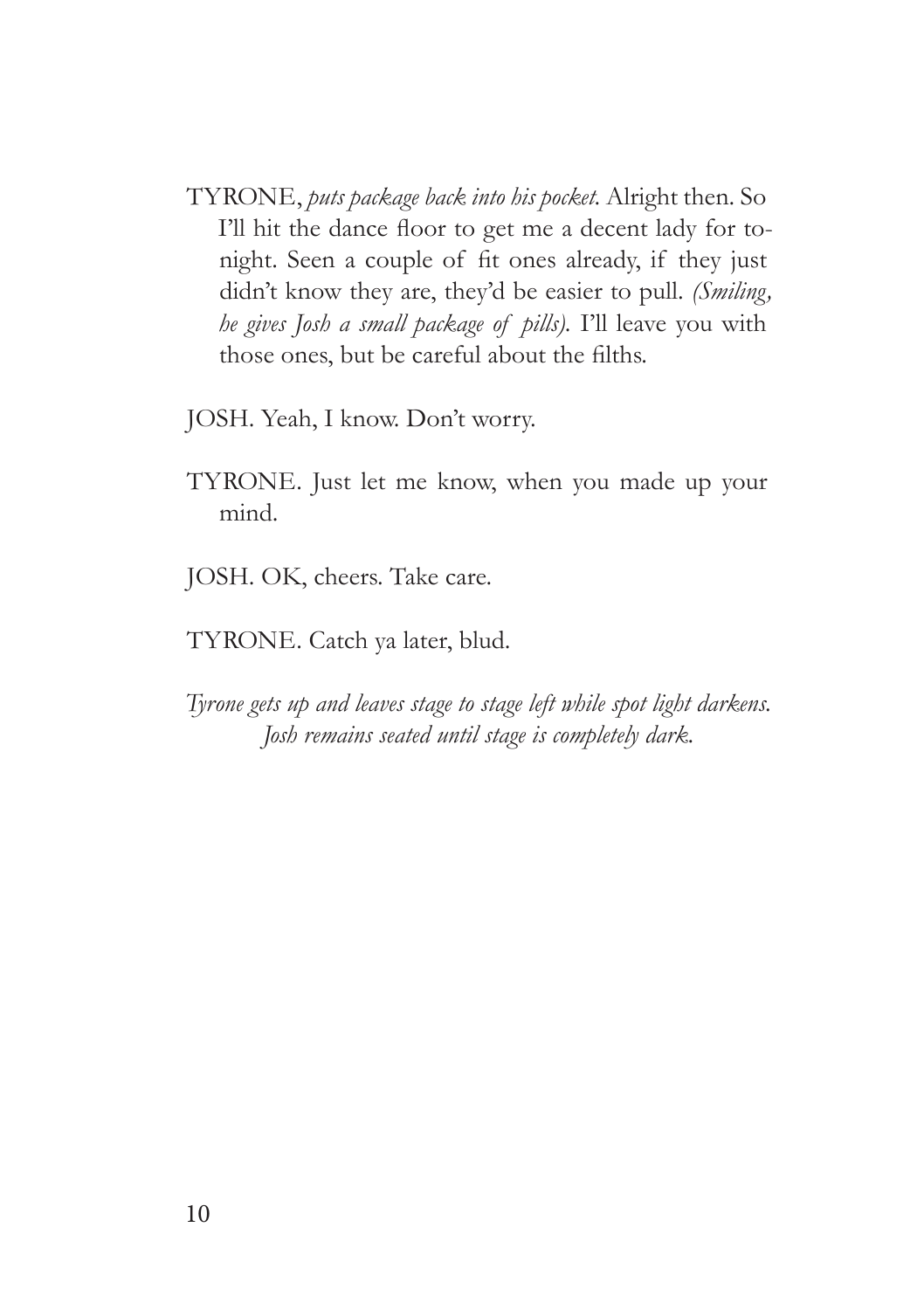#### SCENE 3

*In the corner of the night club. Behind a huge white linen, stage*  left, shadows of people are dancing. Tyrone leans against the wall *with Sarah standing next to him. She is in a clubbing outfit, all dressed up.*

*Tyrone. Sarah. Josh.*

- TYRONE, *worriedly looking down on her.* You feeling alright, luv? You look kinda tired?
- SARAH, *slightly irritated.* No, not all, I'm good really, enjoying the vibe, you see?
- TYRONE. OK, what's wrong with you then, darling?
- SARAH. Nothing, I'm just looking for my girls. They were here a second ago. Might have gone to the loo, I guess.
- TYRONE. You mean the others you was with, earlier? Like the blonde one with the curly hair and them lot?
- SARAH. Yeah right, them guys. Have you seen them lately?
- TYRONE. I think I saw them near the cloakroom? They were queuing to get their coats, I suppose.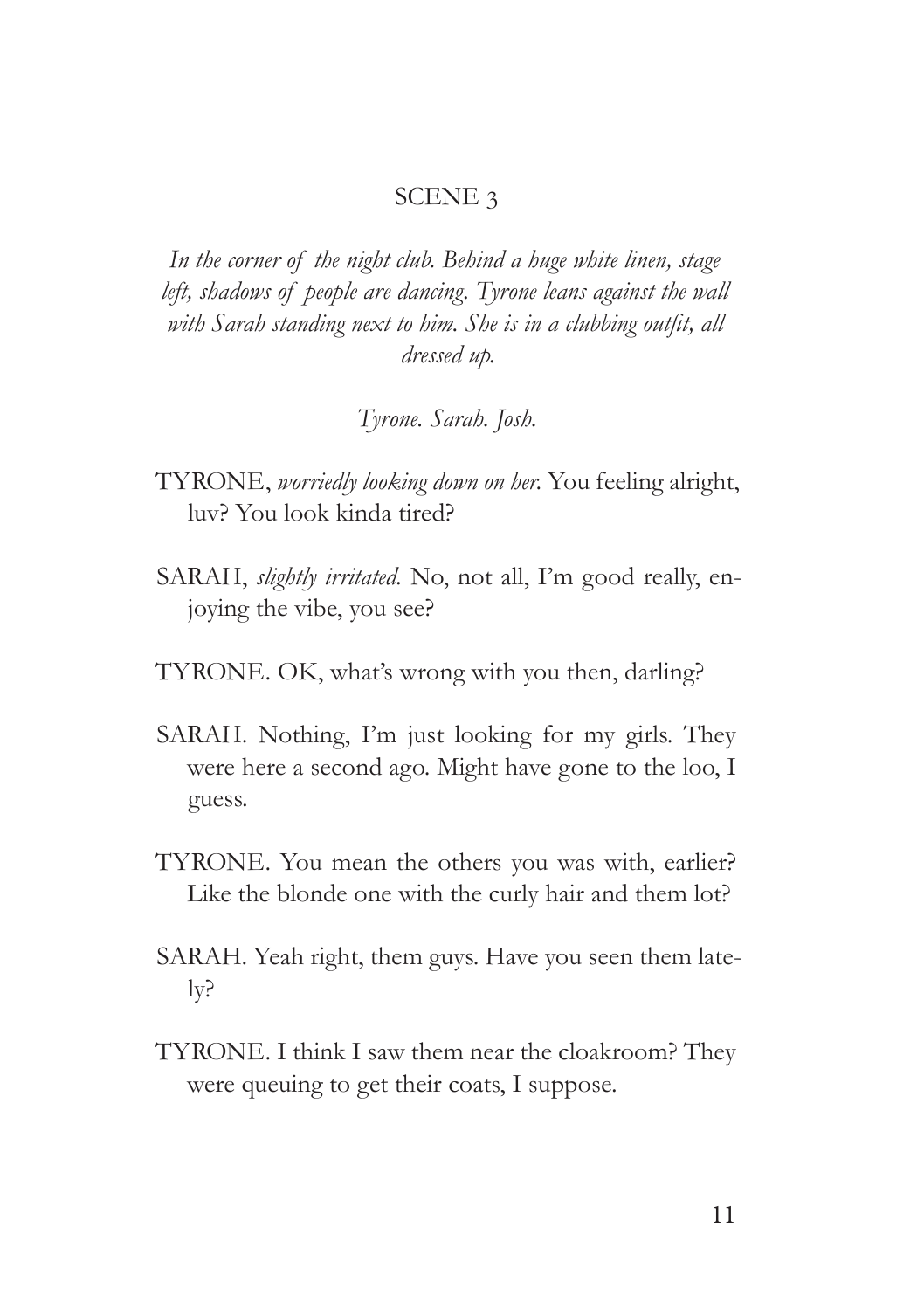SARAH. What? Why would they be leaving without me?

TYRONE. They had enough? Knackered? What do I know? Didn't they tell ya?

SARAH. No, but it can't be. I'll ring them. Hang on ...

*Sarah moves aside, stage left, fiddling with her mobile. Tyrone looks at her first and then reaches into his pockets for a pill which he examines quickly in his palm and then puts away again. Sarah comes back with her phone in hand, turning back to Tyrone.*

SARAH. Aww, dammit. No bloody reception in here.

- TYRONE, *reassuringly.* Don't worry luv, they'll be fine, won't they? Maybe one of them just had one too many so they left, that's probably all. You'd wanna leave if you're sick, innit?
- SARAH. Yeah, maybe you're right.
- TYRONE. Listen, luv, it's time to make a move anyway, it's kinda late.
- SARAH. Nah, I so don't wanna go yet. Let's get back on the dance floor, dancing!
- TYRONE. What for? Nothing really good, is there? Music's lame, the crowd's a bunch of wastemans!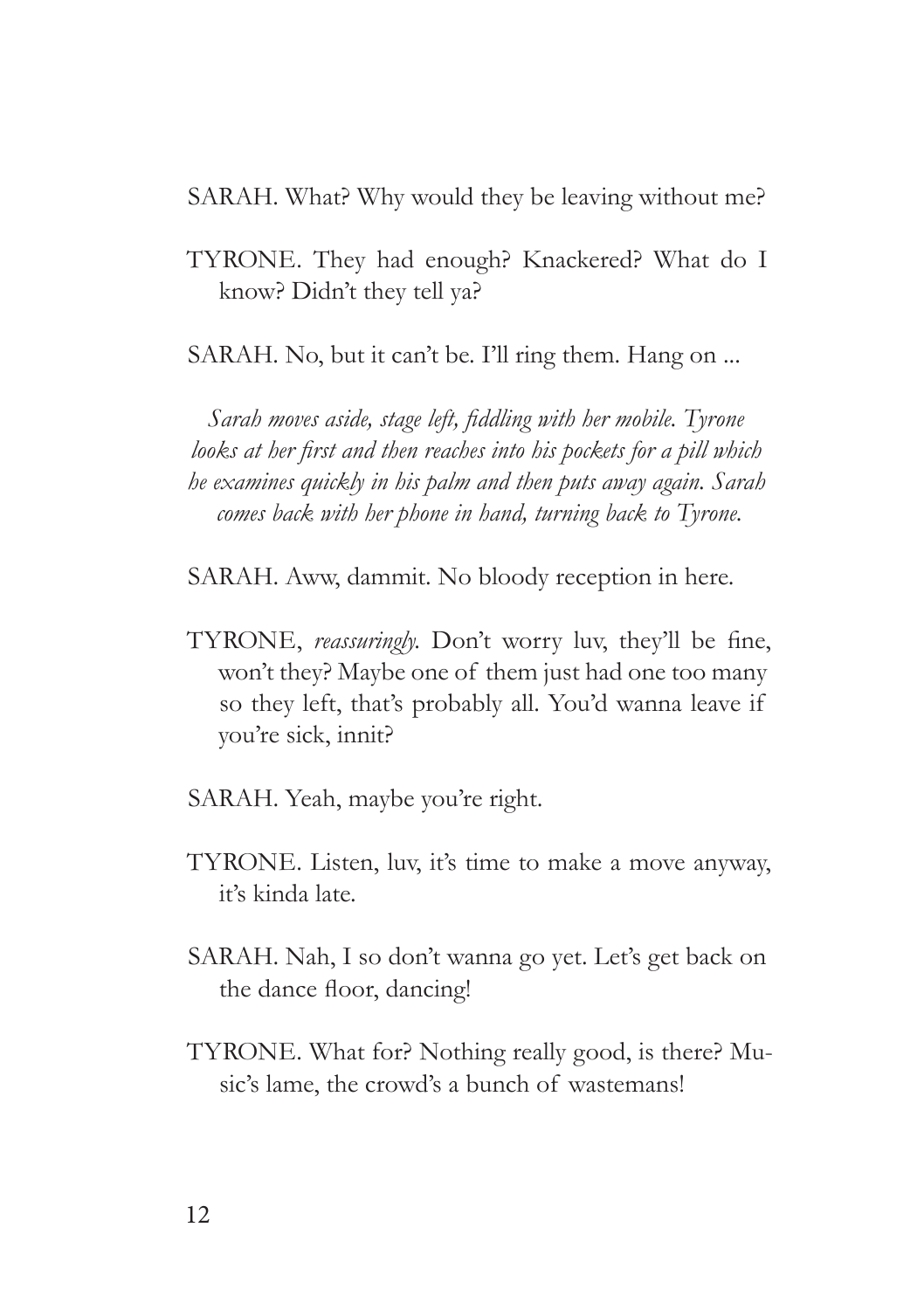- SARAH. C'mon, don't just say that. The up n' comings competition is about to begin soon, there's gonna be a new DJ playing, called Pinju. Should drop some big dubs tonight.
- TYRONE. D' you really feel like staying and watching that, luv? We could go n' look for your friends by the entrance, you see?
- SARAH, *protesting*. Yeah, I do feel like staying actually. And you just said they'll be fine, didn't you?
- TYRONE. Hm, alright, luv. I'll throw in the towel. Let me just get us some more booze then. Gin tonic?
- SARAH. Yeah, definitely!

*Smiling, Tyrone goes to get some drinks, leaving stage right. Left alone, Sarah fiddles with her phone. DJ Pinju is being announced via the PA system as the next contender in the DJ competition. Tyrone comes back with two drinks in hand.*

- TYRONE, *handing her one glass.* There you go, luv. Have a big sip.
- SARAH. Thanks, Tyrone. What are you having, strong man?
- TYRONE. Vodka on ice to get me going again.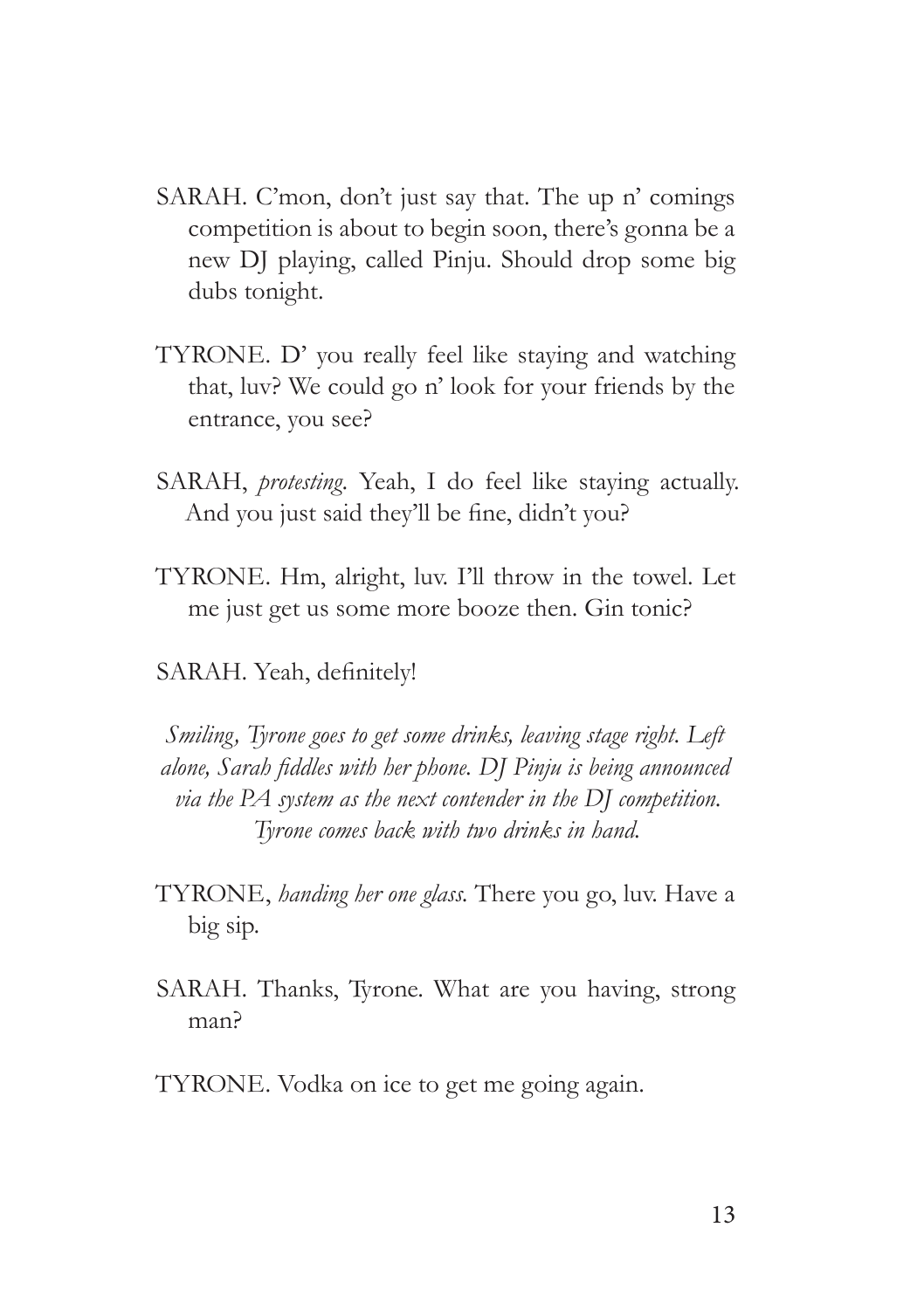SARAH. Ok, cool. Let's finish this quickly and go dancing. They just announced the next ...

*Unexpectedly, Josh comes by from stage left, cutting her off.*

- JOSH, *fairly intoxicated and excited.* Tyrone, man. I've been looking for ya. *(Raising his glass to him, Tyrone raises his reluctantly).* Cheers, bruv. Wanted to give ya a call, though no bloody reception in here.
- TYRONE. Cheers ... Aww, yeah right ...
- JOSH. Listen, I made up my mind about our little business, yeah. Got a moment for me, then?
- TYRONE. I'm kinda busy with another business right now, as you can see. And, I don't wanna leave this nice lady on her own, blud. This'll have to wait till whenever, you get me?
- JOSH. Alright. Who's this lovely lady anyway?
- TYRONE, *annoyed about Josh's curiosity.* Ahh, man. This is Sarah.
- SARAH, *to Josh.* Hi, nice to meet you.
- JOSH, *to Sarah.* Hi, you look familiar. Don't we know each other?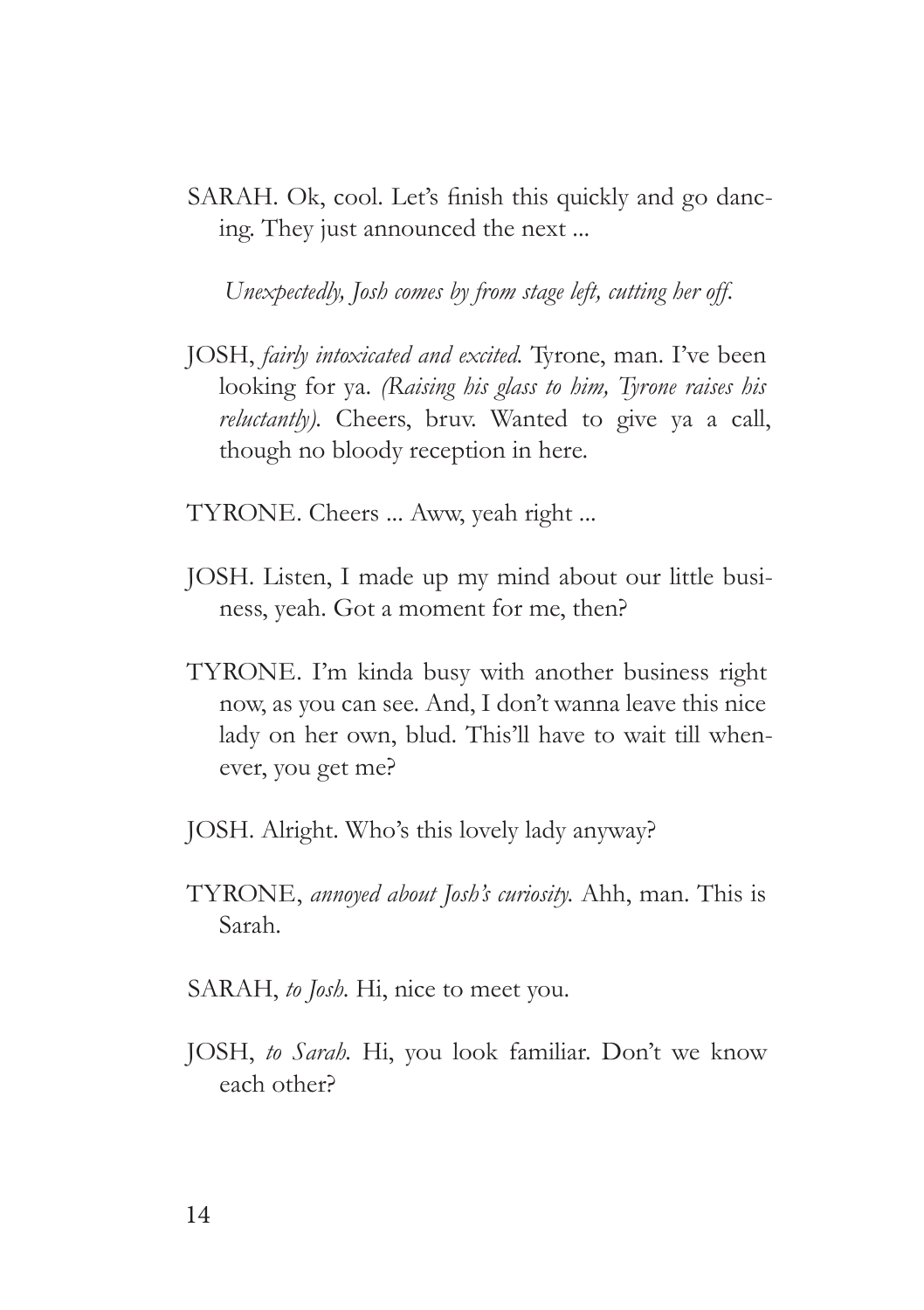- SARAH. Sorry? Nah I don't think. I've never seen you before, have I?
- JOSH. I thought we might have ...
- TYRONE, *cutting him off.* OK, listen. Why don't you just go and take what I gave ya, alright? We'll settle this later, seriously, don't worry, blud.
- SARAH. Hey guys. Why don't you just sort your things out and I'm gonna try to text my girls, huh?
- TYRONE. Yeah, well, go on.

*Sarah leaves stage right, fiddling with her phone again.*

- JOSH. OK, if you're fine with that. I'll be around again on ...
- TYRONE, *cutting him off.* Fine with that?! Fuck that! D' you enjoy messing up my business, blud? I'm just trying to pull that girl and you're putting her off!
- JOSH. What d' you mean 'pull'? You're having a laugh! I thought she was one of your punters. I didn't realize I was playing gooseberry. *(Puzzled).* I didn't mean to, seriously. She's fit, yeah, I'll give you that, but bloody 'ell, how old is she? Just don't mug yourself.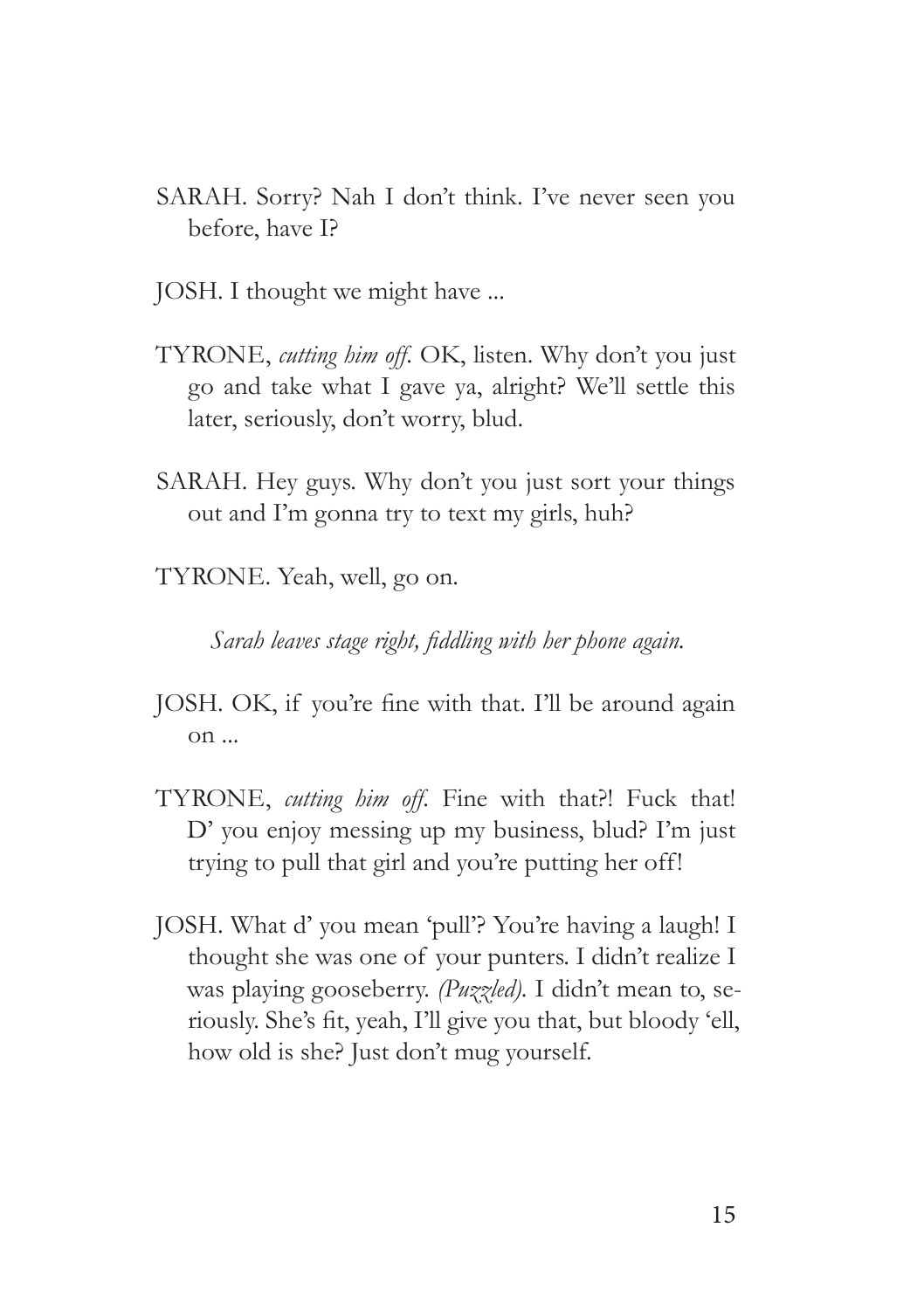- TYRONE, *agitated.* 'Mug myself '? Since when are you telling me who to fancy, blud? Now go n' mind your business, will ya, or I'm gonna get proper angry!
- JOSH, *bewildered.* Wot the heck? Bruv, all I'm saying is she's a bit young, ain't she?
- TYRONE, *defensively.* That's none of your business, is it? You better piss off now for you own good, I'm telling ya!
- JOSH, *meditatively.* Gosh, no need to go bonkers, is there? You've had a fair few shots, haven't you, that's all! You'd rather left that girl alone for your own sake, trust me!
- TYRONE, *infuriated.* So you can snatch her right away, huh? I ain't no wasteman! Don't take the fucking piss, blud!
- JOSH, *affronted.* Don't be a bloody prick! I ain't no knob, am I?
- TYRONE. So you think I am a prick, then. Is that what you're saying?
- JOSH. Stop causing trouble. That's all I'm saying, mate.
- TYRONE, *threatening Josh.* You ain't even seen fucking trouble yet.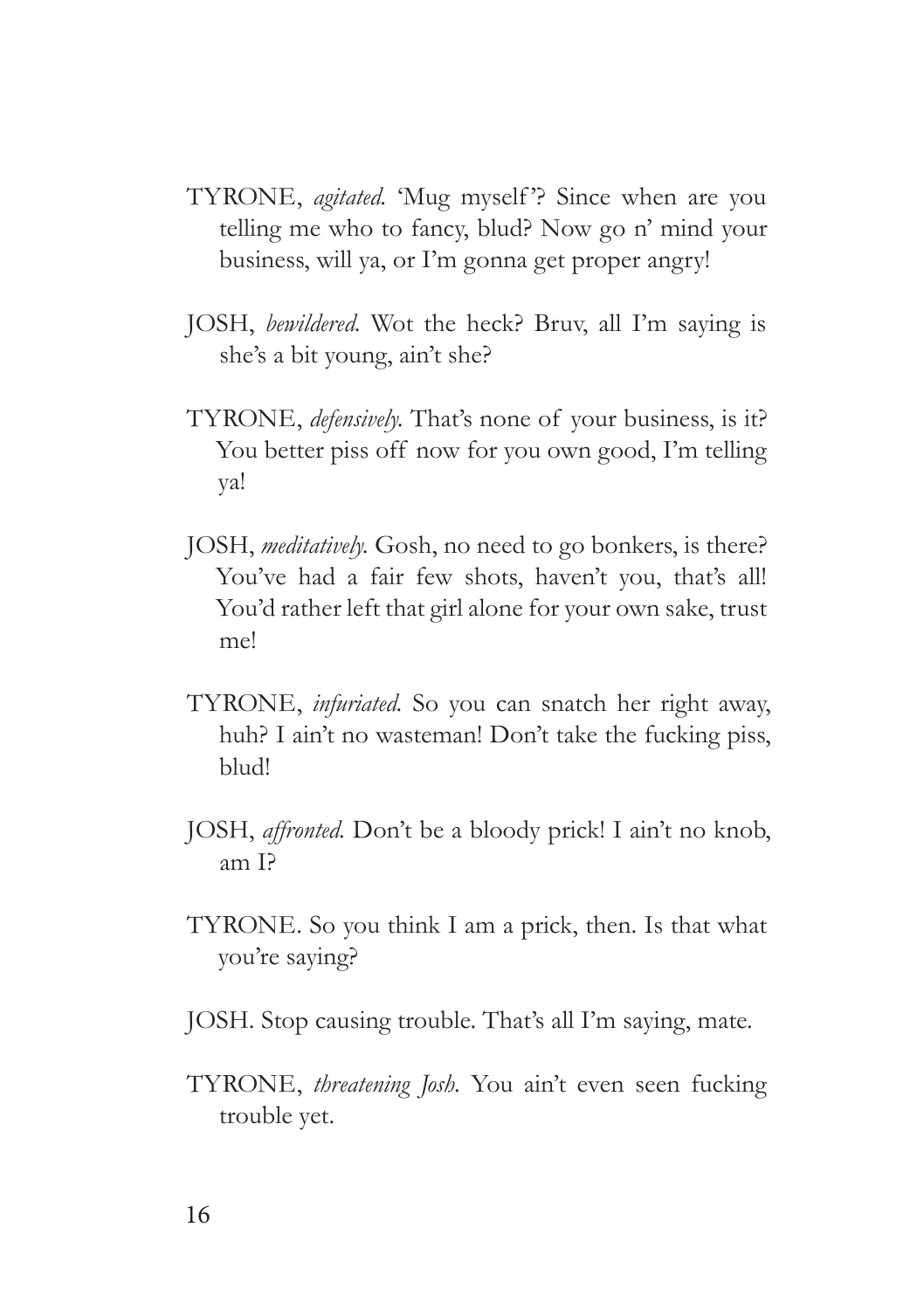*Sarah comes back putting her phone away. Tyrone tries to swallow his anger and backs off a little.*

- SARAH. You two still ain't finished yet? *(To Tyrone).* Let's go dancing then as we said, you promised!
- TYRONE. Yeah, you're so damn right. Let's leave this tosser here and have some fun, luv.
- JOSH, *to Sarah.* If I was you I'd rather try to find my friends. For everybody's sake!
- SARAH, *irritated.* What's the matter with you? *(To Tyrone).* What is this all about?
- JOSH, *grabs her arm firmly.* You have no idea, have ya? You'd better left long ago, I'm telling ya!
- SARAH. What are you talking about? Let go! *(Manages to loosen his grip).*
- TYRONE, *screaming furiously, he jumps in between the two.* What's ya fucking problem? I'll batter ya! Piss off!

*Gives Josh a straight right on his chin, gets hold of Sarah's arm, while she tries to run off stage left.*

TYRONE, *to Sarah.* You're going nowhere!!!